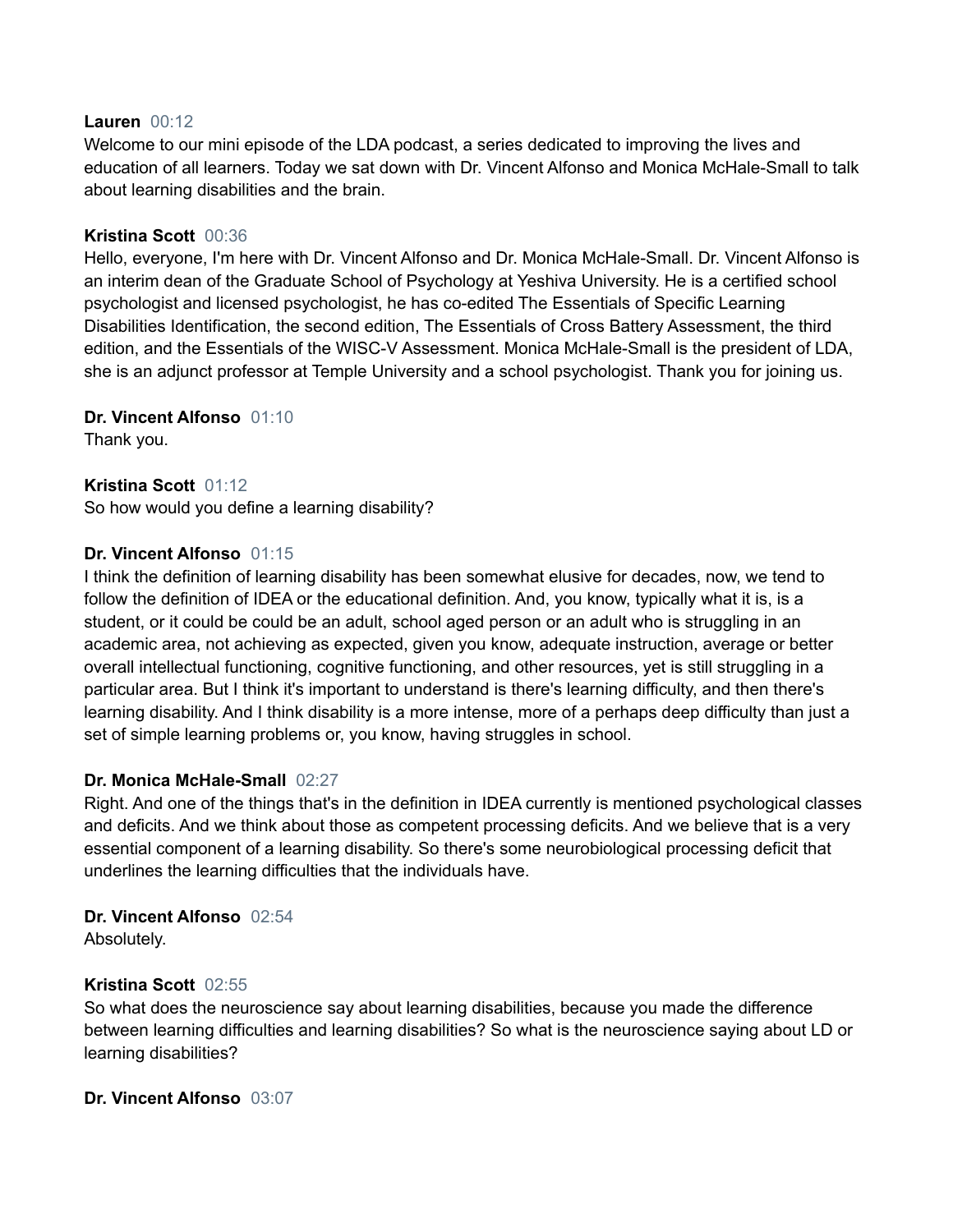You know, historically, many, many people believe that there's a neural substrate or neurobiological substrate, it's kind of been assumed or presumed that there's some kind of neurological basis for a learning disability, but it's only probably been in the last 20 years or so that neuroimaging and fMRI, MRIs and other, you know, advances in technology to help us understand brain functioning and to link areas of the brain with certain kinds of functioning. And we're starting to see that there are differences between folks who you know, are like, typically developing or are not having problems in a particular academic domain and those who are struggling. And so it's kind of been still in its infancy, it takes time for accumulation of evidence, but this is really helpful because it's always been presumed that there was some kind of neurobiological substrate, now we're actually seeing that it's most likely true and that will help us understand better how to help individuals, how to diagnose better, and also then how to intervene. Perhaps, you know, once we have clarity.

# **Dr. Monica McHale-Small** 04:37

And most of that research that he is talking about has really been done on individuals with dyslexia. And we know a lot about the neural networks that are involved in reading, dyslexia, and difficulties with reading. We're just beginning to understand those neurological correlates to other types of learning disabilities. And currently our colleagues are looking at specific reading comprehension deficits. And that, as much as all of this is in its infancy, looking at other learning disabilities is very much in its infancy, and that's where we need more research.

# **Dr. Vincent Alfonso** 05:21

Yeah, we definitely need more research on reading comprehension, but also math and writing, which really don't...writing has the least amount of research going on. And yet we have many, many students who have difficulties with written expression in some way, shape, or form. So, you know, hopefully, as the research continues, we will have greater clarity on what's happening in the brain that's associated with these different areas, and there could be overlap, you know, there could be some common areas for different kinds of disabilities. You know, we just, we just don't know at this point, but we're, we're much further along than we have been in the past.

# **Dr. Monica McHale-Small** 06:09

Right, even in the last five years, mapping different types of processing and academic skills to areas of the brain has really advanced, in an amazingly short amount of time.

# **Dr. Vincent Alfonso** 06:23

And there's concomitant research that is starting to come out showing that we can actually, you know, have an effect on brain development, it's always been thought that the brain has some plasticity, variability. But now we're getting to specifics. And so how we can help individuals who are struggling with some kind of academic area, through some cognitive processing, training, or some kind of rehabilitation or depending on age, the depth and breadth of the situation.

# **Dr. Monica McHale-Small** 06:58

And then even instruction, you know, for kids with dyslexia, that they get very targeted, explicit instruction that emphasizes phonological development, and orthographic mapping that for the brain function becomes more typical and more like a typical reader.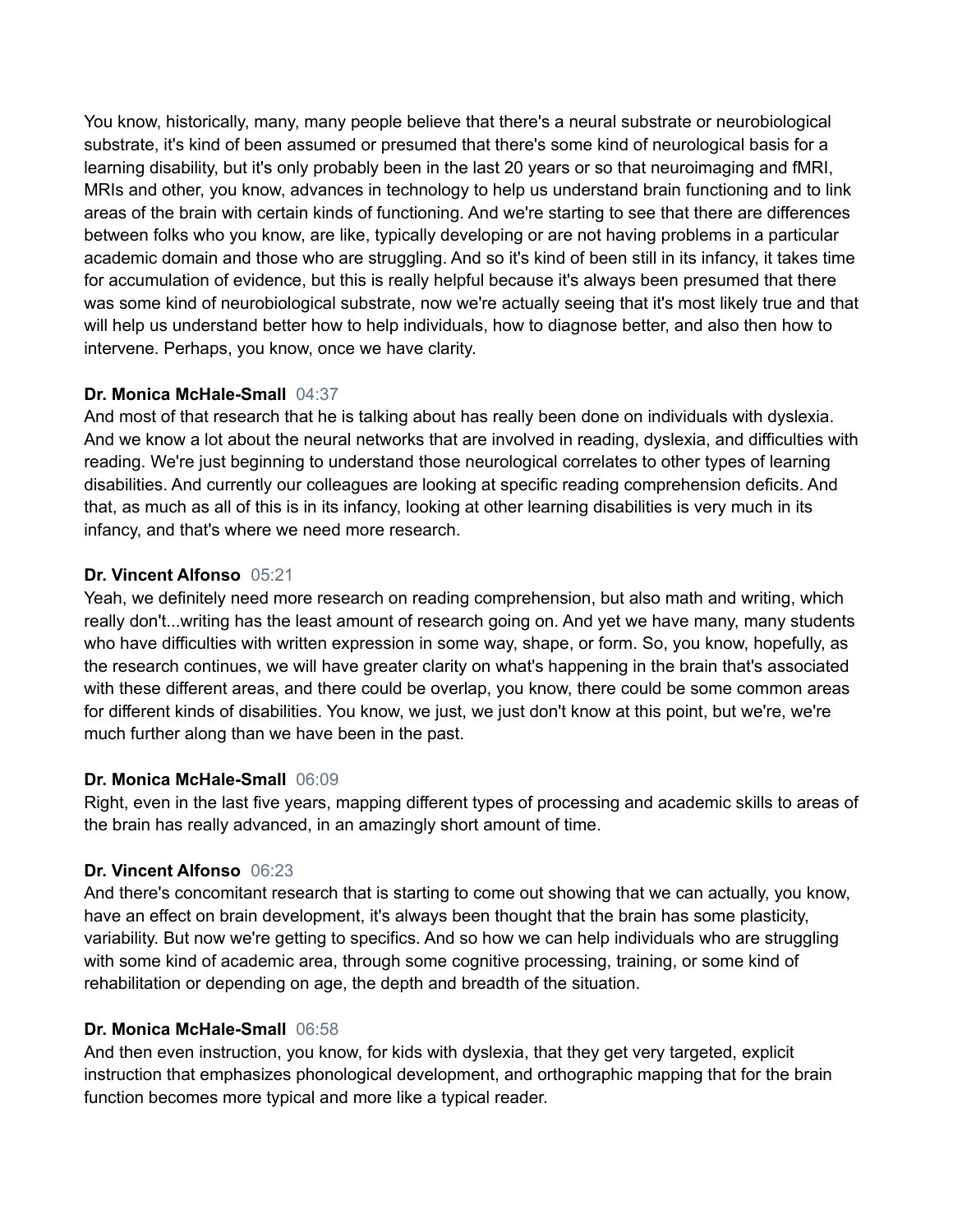## **Kristina Scott** 07:18

So that neural network mapping that you've just talked about in the intervention, are we seeing that in the field of education, that there's that connection between neuroscience and I guess, practice in the field by teachers

## **Dr. Monica McHale-Small** 07:32

It's beginning, but it's only just beginning. And really, I would say in this last year, there's been more focus on the science of reading. And a lot of that's due to Emily Hanford who is an investigative reporter with American Public Media. And she has really opened the eyes of a lot of people I've met, people in mainstream education are beginning to talk about it. But we have a long way to go.

#### **Dr. Vincent Alfonso** 08:01

I would say I'd probably be a little more pessimistic about what's going on just that there's just huge disconnects between or among education, the practice of psychology, neuropsychology, and hardcore research that's taking place in some centers around the country with the neuroimaging, and until we can get all groups together at the table, speaking a common language, it's going to continue to be difficult for us to really help people and individuals with some kind of disability. But, you know, progress. This does happen. It's just a little slow. But hopefully, LDA can be a leader in bringing together different groups that are working on the same areas, so that we can be around the table together. That would be really, very good.

#### **Kristina Scott** 09:01

So it sounds like it's very disjointed right now. And what we're learning in neuroscience necessarily isn't making it to teacher preparation programs, which isn't necessarily making it to our classrooms today. So how do we get everyone on that same page? What are the first steps?

# **Dr. Monica McHale-Small** 09:19

Well, I think that as Vinny just said, that we LDA can be a catalyst. Now that the neuroscience is giving us a path to where we need to be focusing, we know where we need more money for research, and LDA is in the process of making connections with, I had a recent conversation with folks at IES about how we can collaborate, make sure we get some of the top researchers at a our conferences, things like that.

#### **Dr. Vincent Alfonso** 09:50

Yes, by convening people from different areas who are interested in the same topic, and having just good conversation and discussion on how we can work together. So LDA can be the convener of these people from these different groups and be at the table. And I think that would be a very, very healthy way to see.

#### **Kristina Scott** 10:16

This kind of stemmed off of your last answer, how would you like to see the field of learning disabilities continue to evolve by bringing everybody to the table? Having that common language sounds like a first step. But where do you see us? Or where would you hope to see us in 5, 10 years?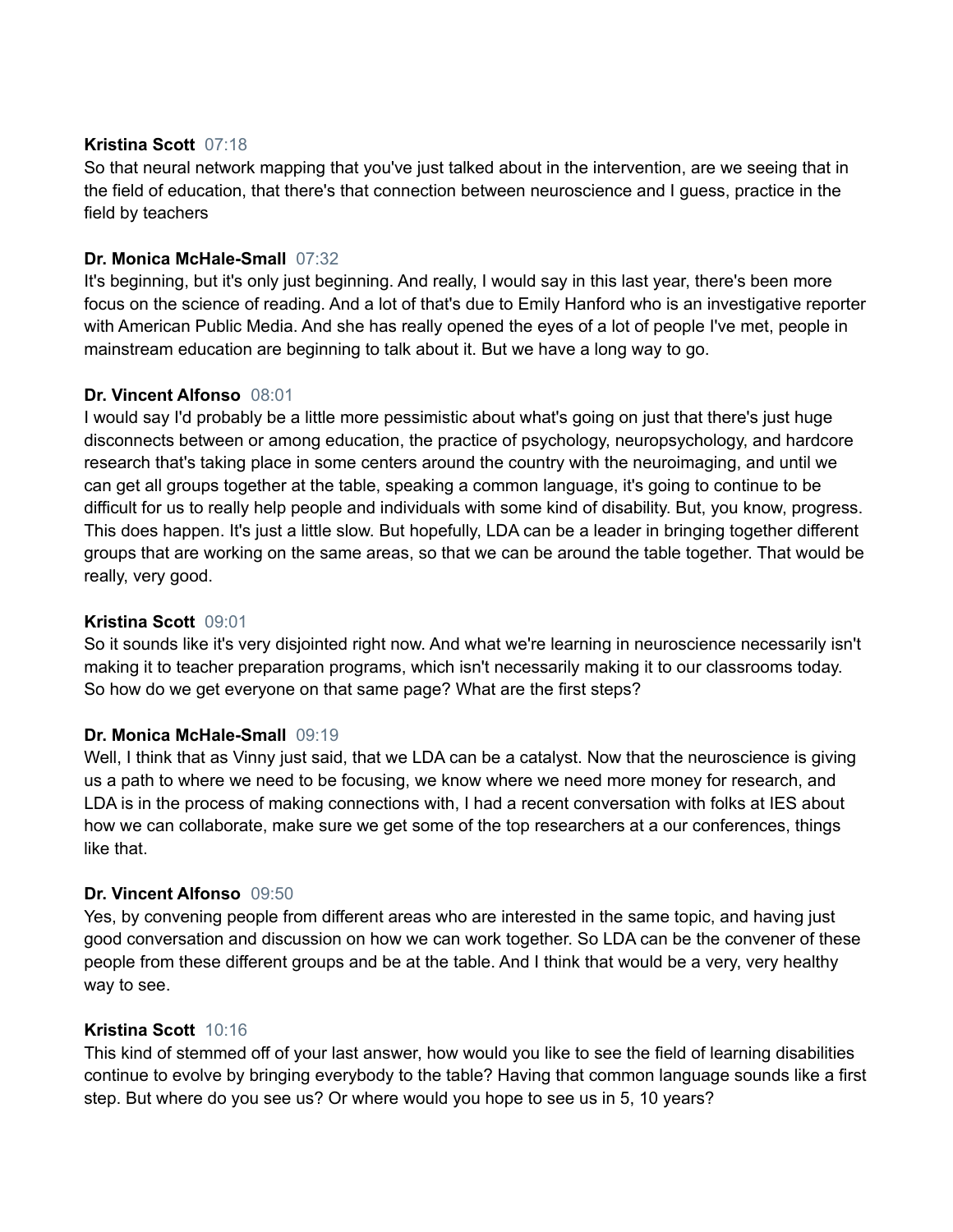# **Dr. Monica McHale-Small** 10:34

Well, like I said earlier, I think what we need is more funding for research that will help us understand the other learning disabilities the way we understand dyslexia. Dyslexia is certainly the most common learning disability, but it's not the only one. And we need that funding. Unfortunately, a lot of the federal funding for learning disabilities research has dropped off. And I think that we, as an organization, LDA can really help to use what we know from neuroscience to start that conversation again. And we have a really strong policy presence in Washington. And I think we have to use that to be a catalyst for getting more funding for these other learning disabilities. So where I would like us to be is I would like to just have a whole lot more insight into how we diagnose with reading and writing and math so that all individuals with learning disabilities can have more successful educational outcomes.

# **Dr. Vincent Alfonso** 11:45

Yeah, I think that we need advocacy, we need to advocate for persons with disabilities, we need to effect or have an effect on policy, nationally and locally. And then we also need to improve the precision or accuracy in diagnosis, and also in evidence based interventions so that we can apply the appropriate intervention for the individual and have a good match, tailor the intervention towards the person who's having a learning difference.

# **Kristina Scott** 12:24

We're gonna leave the listeners with one last call to action, what would your call to action be for them? How could they help progress the field or knowledge of learning disabilities?

# **Dr. Vincent Alfonso** 12:38

That's a good question.

# **Dr. Monica McHale-Small** 12:39

Well, what I learned, what I think a call to action is, is that all of our affiliates, and the members, and there's different affiliates, we need to make sure that folks know that we're out here. And so just having that voice of, if there's an issue that comes up around policy, or about, for example, there's a sign-on letter around IES funding for research, right? We need our affiliates to be very active in letting their state legislators know that LDA is supporting this, and that they are supporting this, and as constituents of that particular legislator, and that we're a force to be reckoned with.

# **Dr. Vincent Alfonso** 13:29

Yeah. That we're here. And we need support too and we'll work with people and that, you know, every individual who speaks up, that voice goes a long way. And I really need as many people as possible to be lobbying, to be writing, telling their stories. Yeah, absolutely. That's how it gets done.

# **Kristina Scott** 13:56

Thank you, Monica and Vinnie, and thank you for your last call to action. I think that's something we can all make progress on and actually fulfill and do. So I know you're very busy people. I thank you for taking the time to sit and chat with me and hopefully we get to chat again in the future.